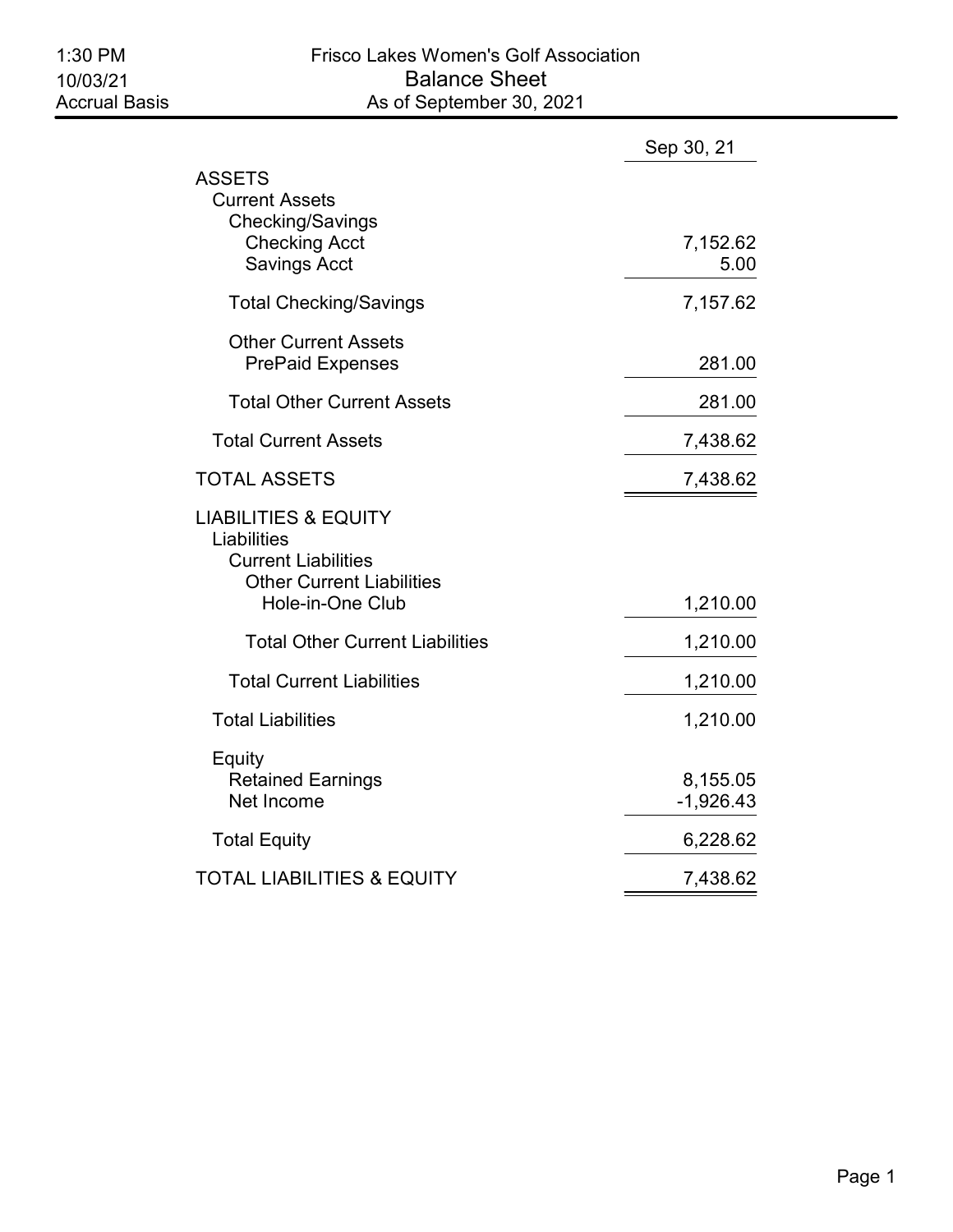# 1:37 PM Frisco Lakes Women's Golf Association 10/03/21 Profit & Loss September 2021

|                                                                                                                                                                         | Sep 21                                          |
|-------------------------------------------------------------------------------------------------------------------------------------------------------------------------|-------------------------------------------------|
| <b>Ordinary Income/Expense</b><br>Income                                                                                                                                |                                                 |
| Event Income                                                                                                                                                            | 128.00                                          |
| <b>Event Participation Fees</b>                                                                                                                                         | 3,465.00                                        |
| Interest/Dividends Earned<br><b>Member Dues</b>                                                                                                                         | 0.31<br>60.00                                   |
| <b>Total Income</b>                                                                                                                                                     | 3,653.31                                        |
| Gross Profit                                                                                                                                                            | 3,653.31                                        |
| Expense<br>9 Hole Tournament<br><b>Bank Service Charges</b><br><b>Closing Day Party Expense</b><br><b>Miscellaneous Expenses</b><br><b>Reconciliation Discrepancies</b> | 3,647.39<br>0.05<br>518.00<br>$-10.00$<br>30.50 |
| <b>Total Expense</b>                                                                                                                                                    | 4,185.94                                        |
| Net Ordinary Income                                                                                                                                                     | $-532.63$                                       |
| Net Income                                                                                                                                                              | -532.63                                         |
|                                                                                                                                                                         |                                                 |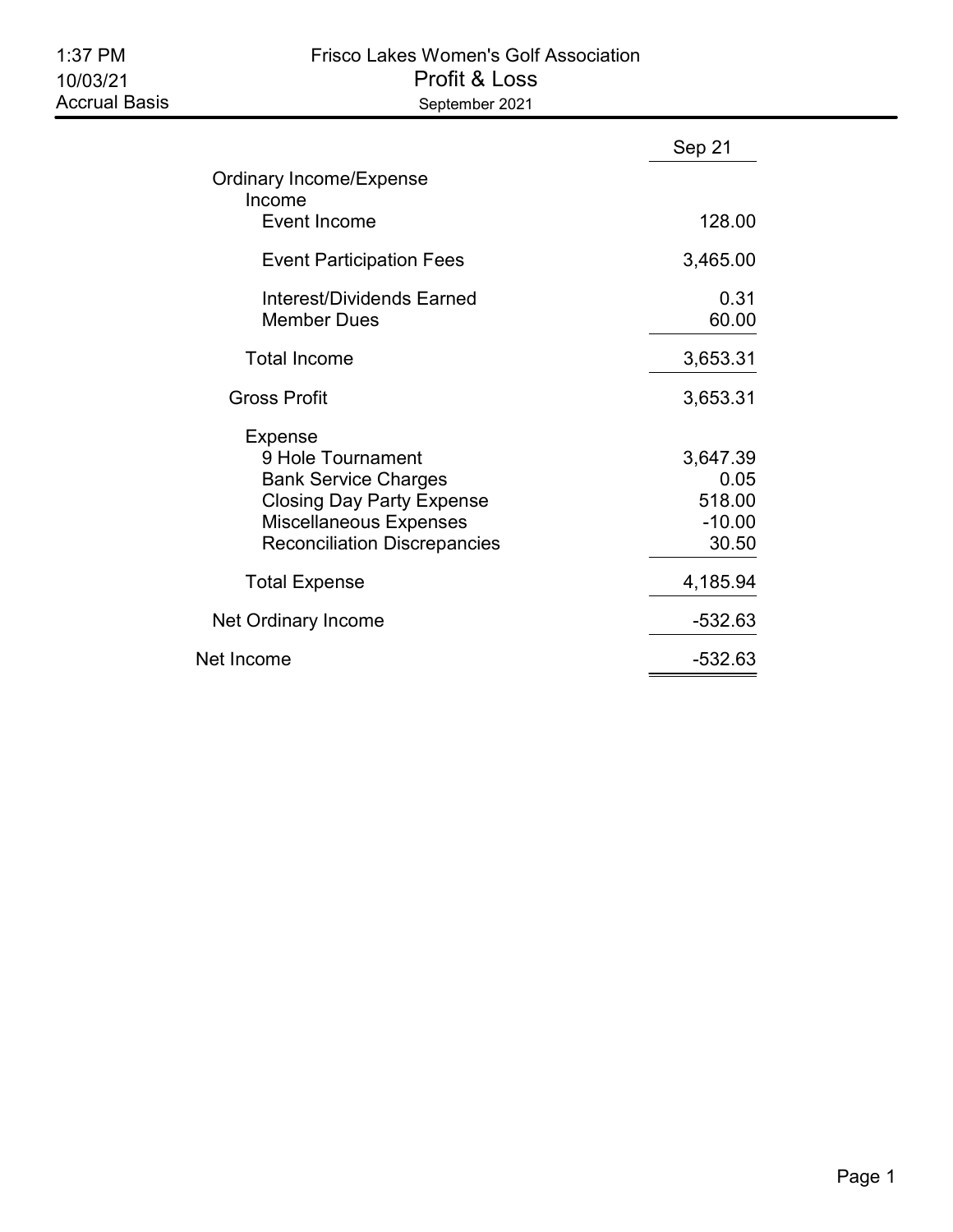|                                     | <b>Administration</b> |               | <b>Closing Day Party Expense</b> |               | <b>Happy Hour</b> |  |
|-------------------------------------|-----------------------|---------------|----------------------------------|---------------|-------------------|--|
|                                     | Jan - Sep 21          | <b>Budget</b> | Jan - Sep 21                     | <b>Budget</b> | Jan - Sep 21      |  |
| <b>Ordinary Income/Expense</b>      |                       |               |                                  |               |                   |  |
| Income                              |                       |               |                                  |               |                   |  |
| <b>Event Income</b>                 | 0.00                  |               | 0.00                             |               | 0.00              |  |
| <b>Event Participation Fees</b>     | 0.00                  |               | 0.00                             |               | 0.00              |  |
| <b>Event Prize Fund Fee</b>         | 0.00                  |               | 0.00                             |               | 0.00              |  |
| <b>Interest/Dividends Earned</b>    | 3.25                  |               | 0.00                             |               | 0.00              |  |
| <b>Member Dues</b>                  | 2,200.00              | 1,350.00      | 0.00                             |               | 0.00              |  |
| <b>Partners &amp; Donations</b>     | 0.00                  |               | 0.00                             |               | 0.00              |  |
| <b>Total Income</b>                 | 2,203.25              | 1,350.00      | 0.00                             |               | 0.00              |  |
| <b>Gross Profit</b>                 | 2,203.25              | 1,350.00      | 0.00                             |               | 0.00              |  |
| <b>Expense</b>                      |                       |               |                                  |               |                   |  |
| <b>9 Hole Tournament</b>            | 0.00                  |               | 0.00                             |               | 0.00              |  |
| <b>Bank Service Charges</b>         | 0.15                  | 4.00          | 0.00                             |               | 0.00              |  |
| <b>Closing Day Party Expense</b>    | 0.00                  |               | 518.00                           | 1,500.00      | 0.00              |  |
| <b>Closing Scramble</b>             | 0.00                  |               | 0.00                             |               | 0.00              |  |
| <b>Computer Software</b>            | 58.16                 | 30.00         | 0.00                             |               | 0.00              |  |
| <b>Event Prize Fund Payouts</b>     | 0.00                  |               | 0.00                             |               | 0.00              |  |
| <b>Gifts &amp; Awards</b>           | 0.00                  | 250.00        | 0.00                             |               | 0.00              |  |
| <b>Halloween Tournament</b>         | 0.00                  |               | 0.00                             |               | 0.00              |  |
| Handicap Fee                        | 928.60                | 1,430.00      | 0.00                             |               | 0.00              |  |
| <b>Happy Hour Food</b>              | 0.00                  |               | 0.00                             |               | 117.76            |  |
| <b>Invitational</b>                 | 0.00                  |               | 0.00                             |               | 0.00              |  |
| <b>Member/Member Event</b>          | 0.00                  |               | 0.00                             |               | 0.00              |  |
| <b>Miscellaneous Expenses</b>       | 203.12                | 100.00        | 0.00                             |               | 0.00              |  |
| <b>Night Golf Expense</b>           | 0.00                  |               | 0.00                             |               | 0.00              |  |
| <b>Opening Day Party Expense</b>    | 0.00                  |               | 0.00                             |               | 0.00              |  |
| <b>Opening Day Scramble</b>         | 0.00                  |               | 0.00                             |               | 0.00              |  |
| <b>PayPal Processing Fee</b>        | 18.45                 | 250.00        | 0.00                             |               | 0.00              |  |
| <b>Reconciliation Discrepancies</b> | 0.00                  |               | 0.00                             |               | 0.00              |  |
| <b>Rules Committee Expenses</b>     | 0.00                  | 100.00        | 0.00                             |               | 0.00              |  |
| <b>Storage Fee</b>                  | 671.00                | 650.00        | 0.00                             |               | 0.00              |  |
| <b>Summer Scramble</b>              | 0.00                  |               | 0.00                             |               | 0.00              |  |
| <b>Supplies</b>                     | 60.40                 | 50.00         | 0.00                             |               | 0.00              |  |
| Tips                                | 0.00                  | 300.00        | 0.00                             |               | 0.00              |  |
| <b>Wildflower Party Expense</b>     | 0.00                  |               | 0.00                             |               | 0.00              |  |
| <b>Total Expense</b>                | 1,939.88              | 3,164.00      | 518.00                           | 1,500.00      | 117.76            |  |
| <b>Net Ordinary Income</b>          | 263.37                | $-1,814.00$   | $-518.00$                        | $-1,500.00$   | $-117.76$         |  |
| Net Income                          | 263.37                | $-1,814.00$   | $-518.00$                        | $-1,500.00$   | $-117.76$         |  |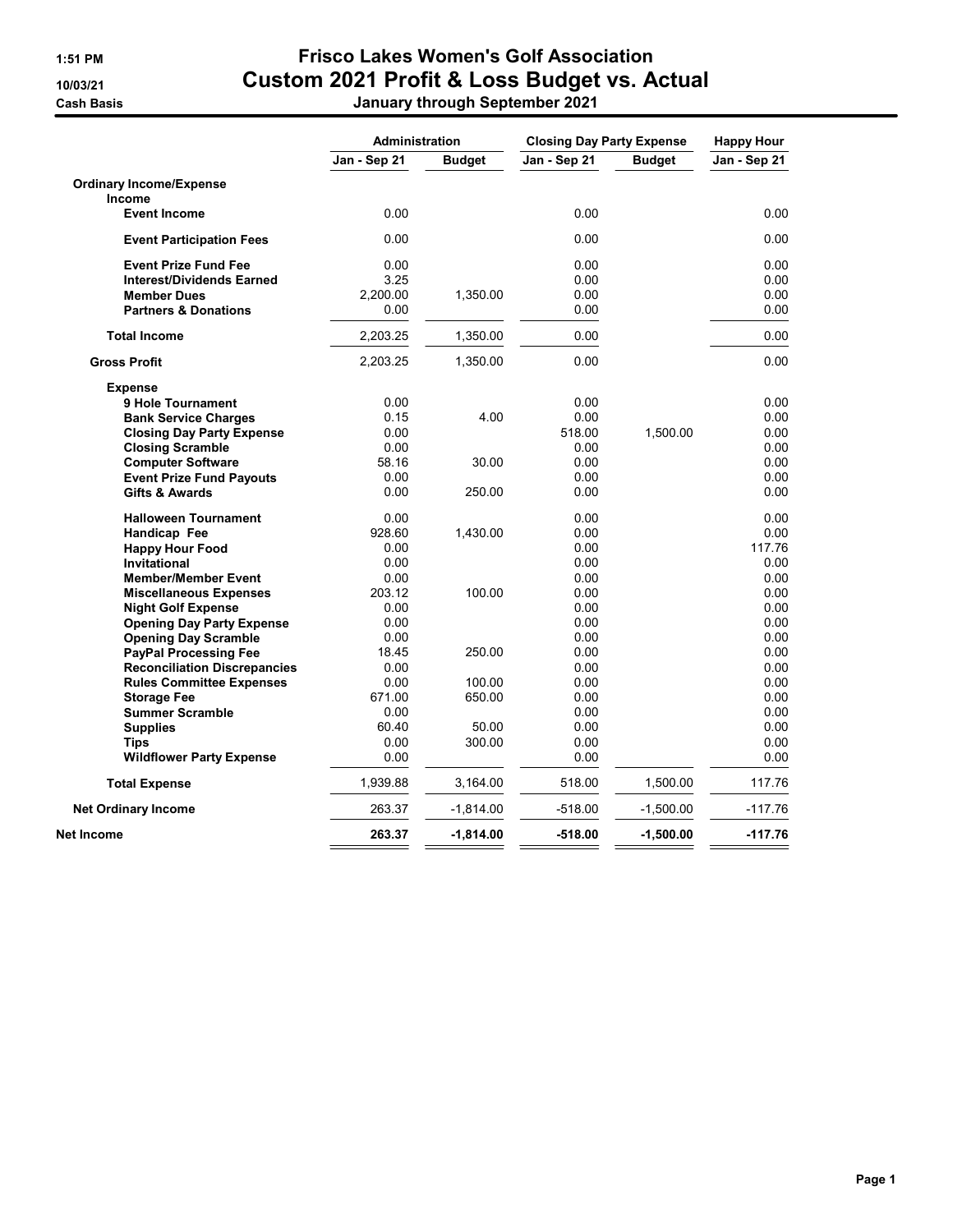|                                     | <b>Member/Member Event</b><br><b>Happy Hour</b> |              | <b>Opening Day Scramble</b> |              |               |
|-------------------------------------|-------------------------------------------------|--------------|-----------------------------|--------------|---------------|
|                                     | <b>Budget</b>                                   | Jan - Sep 21 | <b>Budget</b>               | Jan - Sep 21 | <b>Budget</b> |
| <b>Ordinary Income/Expense</b>      |                                                 |              |                             |              |               |
| Income                              |                                                 |              |                             |              |               |
| <b>Event Income</b>                 |                                                 | 0.00         |                             | 0.00         |               |
| <b>Event Participation Fees</b>     |                                                 | 0.00         |                             | 0.00         |               |
| <b>Event Prize Fund Fee</b>         |                                                 | 400.00       | 400.00                      | 325.00       | 325.00        |
| <b>Interest/Dividends Earned</b>    |                                                 | 0.00         |                             | 0.00         |               |
| <b>Member Dues</b>                  |                                                 | 0.00         |                             | 0.00         |               |
| <b>Partners &amp; Donations</b>     |                                                 | 0.00         |                             | 0.00         |               |
| <b>Total Income</b>                 |                                                 | 400.00       | 400.00                      | 325.00       | 325.00        |
| <b>Gross Profit</b>                 |                                                 | 400.00       | 400.00                      | 325.00       | 325.00        |
| <b>Expense</b>                      |                                                 |              |                             |              |               |
| 9 Hole Tournament                   |                                                 | 0.00         |                             | 0.00         |               |
| <b>Bank Service Charges</b>         |                                                 | 0.00         |                             | 0.00         |               |
| <b>Closing Day Party Expense</b>    |                                                 | 0.00         |                             | 0.00         |               |
| <b>Closing Scramble</b>             |                                                 | 0.00         |                             | 0.00         |               |
| <b>Computer Software</b>            |                                                 | 0.00         |                             | 0.00         |               |
| <b>Event Prize Fund Payouts</b>     |                                                 | 400.00       | 400.00                      | 453.00       | 325.00        |
| <b>Gifts &amp; Awards</b>           |                                                 | 0.00         |                             | 0.00         |               |
| <b>Halloween Tournament</b>         |                                                 | 0.00         |                             | 0.00         |               |
| Handicap Fee                        |                                                 | 0.00         |                             | 0.00         |               |
| <b>Happy Hour Food</b>              | 250.00                                          | 0.00         |                             | 0.00         |               |
| Invitational                        |                                                 | 0.00         |                             | 0.00         |               |
| <b>Member/Member Event</b>          |                                                 | 386.72       | 500.00                      | 0.00         |               |
| <b>Miscellaneous Expenses</b>       |                                                 | 0.00         |                             | 0.00         |               |
| <b>Night Golf Expense</b>           |                                                 | 0.00         |                             | 0.00         |               |
| <b>Opening Day Party Expense</b>    |                                                 | 0.00         |                             | 0.00         |               |
| <b>Opening Day Scramble</b>         |                                                 | 0.00         |                             | 66.79        | 200.00        |
| <b>PayPal Processing Fee</b>        |                                                 | 21.60        |                             | 0.00         |               |
| <b>Reconciliation Discrepancies</b> |                                                 | 0.00         |                             | 0.00         |               |
| <b>Rules Committee Expenses</b>     |                                                 | 0.00         |                             | 0.00         |               |
| <b>Storage Fee</b>                  |                                                 | 0.00         |                             | 0.00         |               |
| <b>Summer Scramble</b>              |                                                 | 0.00         |                             | 0.00         |               |
| <b>Supplies</b>                     |                                                 | 0.00         |                             | 0.00         |               |
| <b>Tips</b>                         |                                                 | 0.00         |                             | 0.00         |               |
| <b>Wildflower Party Expense</b>     |                                                 | 0.00         |                             | 0.00         |               |
| <b>Total Expense</b>                | 250.00                                          | 808.32       | 900.00                      | 519.79       | 525.00        |
| <b>Net Ordinary Income</b>          | $-250.00$                                       | -408.32      | $-500.00$                   | $-194.79$    | $-200.00$     |
| Net Income                          | $-250.00$                                       | -408.32      | -500.00                     | -194.79      | $-200.00$     |
|                                     |                                                 |              |                             |              |               |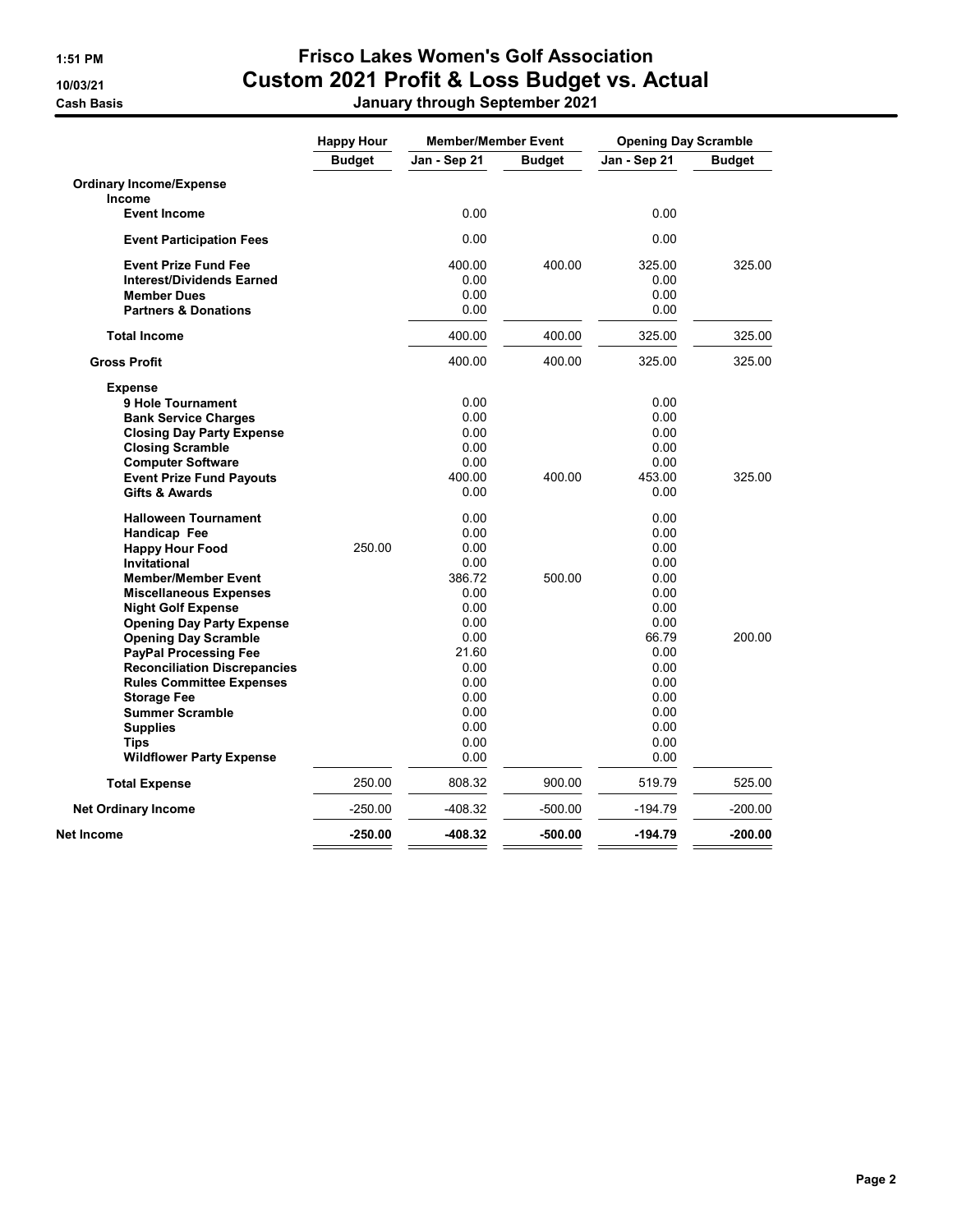|                                     | <b>Other Events</b> |               | <b>Wildflower Cup Party</b> |               | Total uncla  |  |
|-------------------------------------|---------------------|---------------|-----------------------------|---------------|--------------|--|
|                                     | Jan - Sep 21        | <b>Budget</b> | Jan - Sep 21                | <b>Budget</b> | Jan - Sep 21 |  |
| <b>Ordinary Income/Expense</b>      |                     |               |                             |               |              |  |
| Income                              |                     |               |                             |               |              |  |
| <b>Event Income</b>                 | 128.00              |               | 0.00                        |               | 0.00         |  |
| <b>Event Participation Fees</b>     | 3,465.00            | 0.00          | 0.00                        |               | 0.00         |  |
| <b>Event Prize Fund Fee</b>         | 0.00                |               | 0.00                        |               | 0.00         |  |
| <b>Interest/Dividends Earned</b>    | 0.00                |               | 0.00                        |               | 0.00         |  |
| <b>Member Dues</b>                  | 0.00                |               | 0.00                        |               | 0.00         |  |
| <b>Partners &amp; Donations</b>     | 300.00              | 300.00        | 0.00                        |               | 0.00         |  |
| <b>Total Income</b>                 | 3,893.00            | 300.00        | 0.00                        |               | 0.00         |  |
| <b>Gross Profit</b>                 | 3,893.00            | 300.00        | 0.00                        |               | 0.00         |  |
| <b>Expense</b>                      |                     |               |                             |               |              |  |
| 9 Hole Tournament                   | 4,143.62            | 799.00        | 0.00                        |               | 0.00         |  |
| <b>Bank Service Charges</b>         | 0.00                |               | 0.00                        |               | 0.00         |  |
| <b>Closing Day Party Expense</b>    | 0.00                |               | 0.00                        |               | 0.00         |  |
| <b>Closing Scramble</b>             | 0.00                | 500.00        | 0.00                        |               | 0.00         |  |
| <b>Computer Software</b>            | 0.00                |               | 0.00                        |               | 0.00         |  |
| <b>Event Prize Fund Payouts</b>     | 0.00                |               | 0.00                        |               | 0.00         |  |
| <b>Gifts &amp; Awards</b>           | 0.00                |               | 0.00                        |               | 0.00         |  |
| <b>Halloween Tournament</b>         | 0.00                | 500.00        | 0.00                        |               | 0.00         |  |
| Handicap Fee                        | 0.00                |               | 0.00                        |               | 0.00         |  |
| <b>Happy Hour Food</b>              | 0.00                |               | 0.00                        |               | 0.00         |  |
| <b>Invitational</b>                 | 0.00                | 1.00          | 0.00                        |               | 0.00         |  |
| <b>Member/Member Event</b>          | 0.00                |               | 0.00                        |               | 0.00         |  |
| <b>Miscellaneous Expenses</b>       | 0.00                |               | 0.00                        |               | 0.00         |  |
| <b>Night Golf Expense</b>           | 0.00                | 200.00        | 0.00                        |               | 0.00         |  |
| <b>Opening Day Party Expense</b>    | 0.00                | 1,000.00      | 0.00                        |               | 0.00         |  |
| <b>Opening Day Scramble</b>         | 0.00                |               | 0.00                        |               | 0.00         |  |
| <b>PayPal Processing Fee</b>        | 0.00                |               | 0.00                        |               | 0.00         |  |
| <b>Reconciliation Discrepancies</b> | 0.00                |               | 0.00                        |               | 30.50        |  |
| <b>Rules Committee Expenses</b>     | 0.00                |               | 0.00                        |               | 0.00         |  |
| <b>Storage Fee</b>                  | 0.00                |               | 0.00                        |               | 0.00         |  |
| <b>Summer Scramble</b>              | 474.25              | 500.00        | 0.00                        |               | 0.00         |  |
| <b>Supplies</b>                     | 0.00                |               | 0.00                        |               | 0.00         |  |
| Tips                                | 0.00                |               | 0.00                        |               | 0.00         |  |
| <b>Wildflower Party Expense</b>     | 0.00                |               | 195.56                      | 200.00        | 0.00         |  |
| <b>Total Expense</b>                | 4,617.87            | 3,500.00      | 195.56                      | 200.00        | 30.50        |  |
| <b>Net Ordinary Income</b>          | $-724.87$           | $-3,200.00$   | $-195.56$                   | $-200.00$     | $-30.50$     |  |
| Net Income                          | $-724.87$           | $-3,200.00$   | -195.56                     | $-200.00$     | $-30.50$     |  |